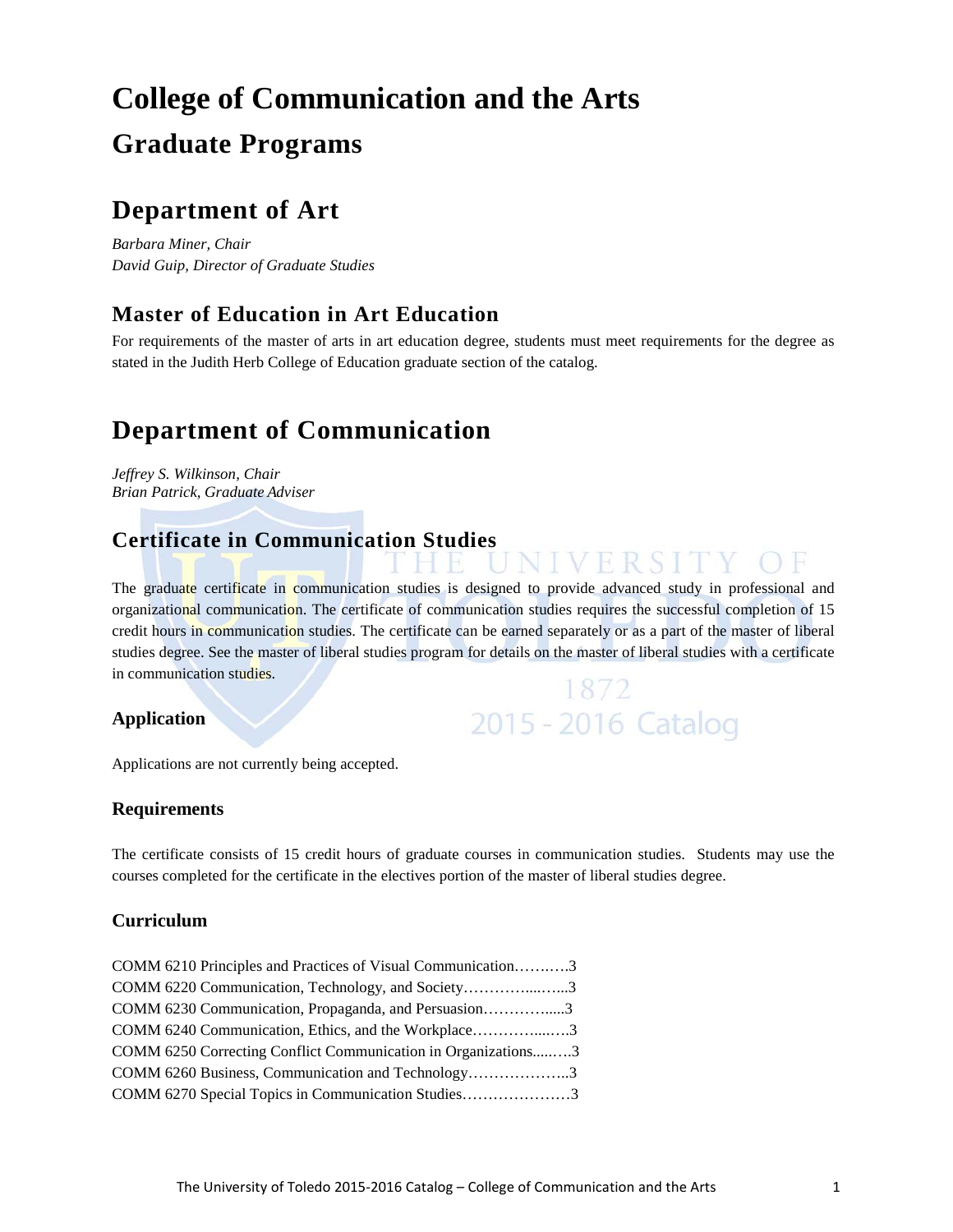## **Department of Music**

*Jason Stumbo, Chair David Jex, Graduate Adviser*

### **Master of Music in Performance Degree**

For the master of music in performance degree, students must take a minimum of 30 hours of formal course work. Of the 30 hours, a minimum of 10 hours is required in applied study, leading to a graduate recital. In addition, students will be advised to select a balance of courses (minimum of 10 hours) among music theory, music history and literature, and pedagogy. The remaining 10 hours include the required Graduate Studies in Music course - MUS 5900 (three hours), ensembles (two hours), a document (two hours) and electives (three hours).

Applicants are required to audition for the applied faculty. A diagnostic music theory and history exam will be administered before the first semester of enrollment. Applicants should have the minimum undergraduate GPA (2.70) required by the College of Graduate Studies for admission to the program. Applicants who do not have a minimum undergraduate GPA of 2.70 are required to take the GRE and report the results to the College of Graduate Studies and the department.

The Department of Music observes the UT Graduate College requirements for admission as a graduate student. All applicants must have achieved a minimum 2.7 GPA in their undergraduate degree program in music from an accredited institution. The department assessment of the applicant's submitted application includes examination of the applicant's transcript and letters of recommendation.

Applicants for a Masters degree in Music with an undergraduate GPA below 2.7 need to achieve a combined verbal and quantitative score of at least 800 on the GRE [if taken before August 2011] or 280 [if taken in August 2011 or later]. If they score below these standards, the Department Graduate Committee may recommend acceptance of the student provisionally. Provisional Masters in Music Education students are required to achieve a minimum 3.5 GPA in their first semester College of Education core classes for elevation to regular student status. Provisional Masters in Music Performance students are required to achieve a minimum 3.5 GPA in their first semester music classes, lessons, and ensembles for elevation to regular student status.

Students with lower scores may still be considered for admission if their academic record and audition shows a strong musical aptitude and promise. GRE scores have to be sent directly from ETS to The University of Toledo. The ETS code for the university is 1845. Test scores for the GRE cannot be older than 5 years from the first day of the term that the student begins their program.

### **Master of Music in Performance Degree Requirements**

#### **Classical Track**

#### 1. **Required Music Course (3 hours)**

MUS 5900 Graduate Studies in Music ............................ 3 MUS 6000 Masters Recital [0 credit hours] Students must be registered for applied music during the semester in which the recital is given.

#### 2. **Music Electives (minimum of 10 hours)**

Graduate courses in music theory, music history and literature and pedagogy. The choice of courses will be determined in consultation with the graduate adviser, acting on behalf of the departmental graduate committee. Courses usually selected include:

MUS 5610 Analytical Techniques..................................3

MUS 5630 Counterpoint: Comparison of Styles............3

MUS 5410 Music History & Literature - World Music 3

MUS 5490 Music History & Literature – 2oth Century .3

MUS 5590 Piano Pedagogy............................................3

Plus special topics and seminars in music theory, history and pedagogy

The University of Toledo 2015-2016 Catalog – College of Communication and the Arts 2